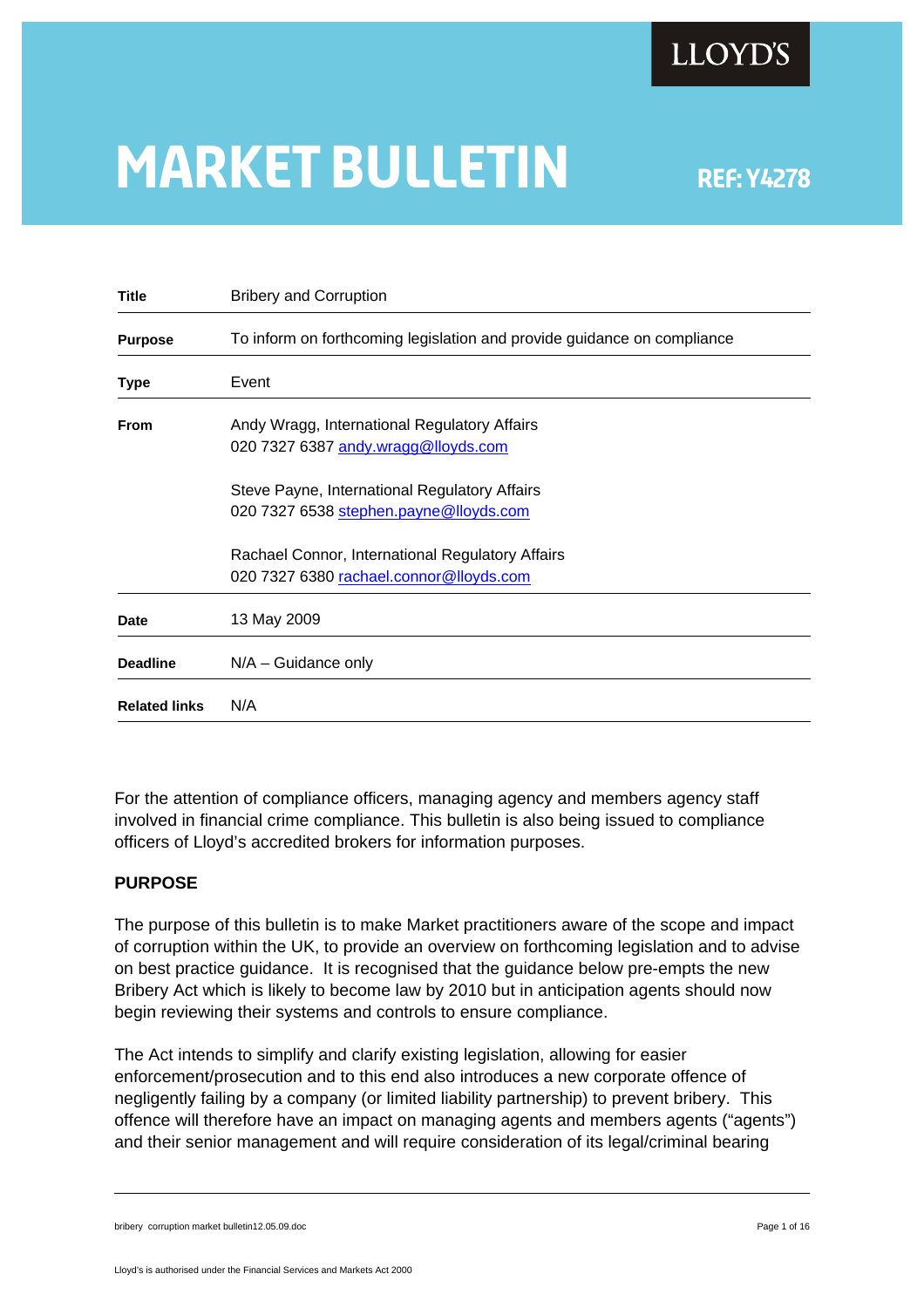upon their business and whether their systems and controls are robust or require implementation to minimise exposure to not only the legal but also regulatory and reputational risk. For this reason, the bulletin includes a section on risk management that agents may find when reviewing their systems and controls.

Consultation has been held with the Market in putting together this guidance**.** The key points of the bulletin have been summarised below and further details are set out in Appendix 1.

# **SUMMARY OF KEY GUIDANCE POINTS**

- Corruption is defined as "bribery" i.e. the payment in money or in kind that is given or taken in a corrupt relationship. It can also involve "the abuse of entrusted power for private gain", "an inducement to show favour", "the perversion or destruction of integrity in the discharge of public duties by bribery of favour" and "the use or existence of corrupt practices especially in a state or public corporation."
- Current legislation in the UK is considered to be unclear and difficult to enforce and therefore in need of reform. The Law Commission has undertaken a review of bribery and corruption with a view of reforming the law. Their recommendations are likely to become law by 2010. The new offences which will also apply to acts conducted overseas if it would amount to an offence in the UK and be applicable to foreign nationals working and residing in the UK, will be:
	- $\circ$  two general offences of bribery 1) Offering or giving a bribe to induce someone to behave, or to reward someone for behaving, improperly and 2) requesting or accepting a bribe either in exchange for acting improperly, or where the request or acceptance is itself improper;
	- o the offence of bribing a foreign public official, where the intention is to influence that official in his or her capacity as a foreign public official, in the obtaining or retaining of business advantages;
	- $\circ$  a new corporate offence of negligently failing by a company or limited liability partnership to prevent bribery being given or offered by an employee or agent on behalf of that organisation**.**
	- $\circ$  for both public and private sectors and the penalties upon conviction will be a sentence of up to ten years' imprisonment following conviction on indictment
- Certain UK entities are also subject to the US Foreign and Corrupt Practices Act of 1977 ("USFCPA") which prohibits bribery of foreign government/political officials. The Act makes it illegal for:
	- o any issuer, domestic concern or anyone acting within the jurisdiction of the United States to with "corrupt intent"**,** directly or indirectly offer, pay, promise to pay or authorise payment of "anything of value", to a "foreign official" (e.g. foreign government, worker, employee/government department, state-owned enterprises) for the purpose of obtaining or retaining business or securing any improper business advantage.
- USFCPA impacts on US persons such as issuers (i.e of securities on US exchanges), US citizens, nationals or residents, companies, partnerships, associations with principal place of business in the US or which are organised under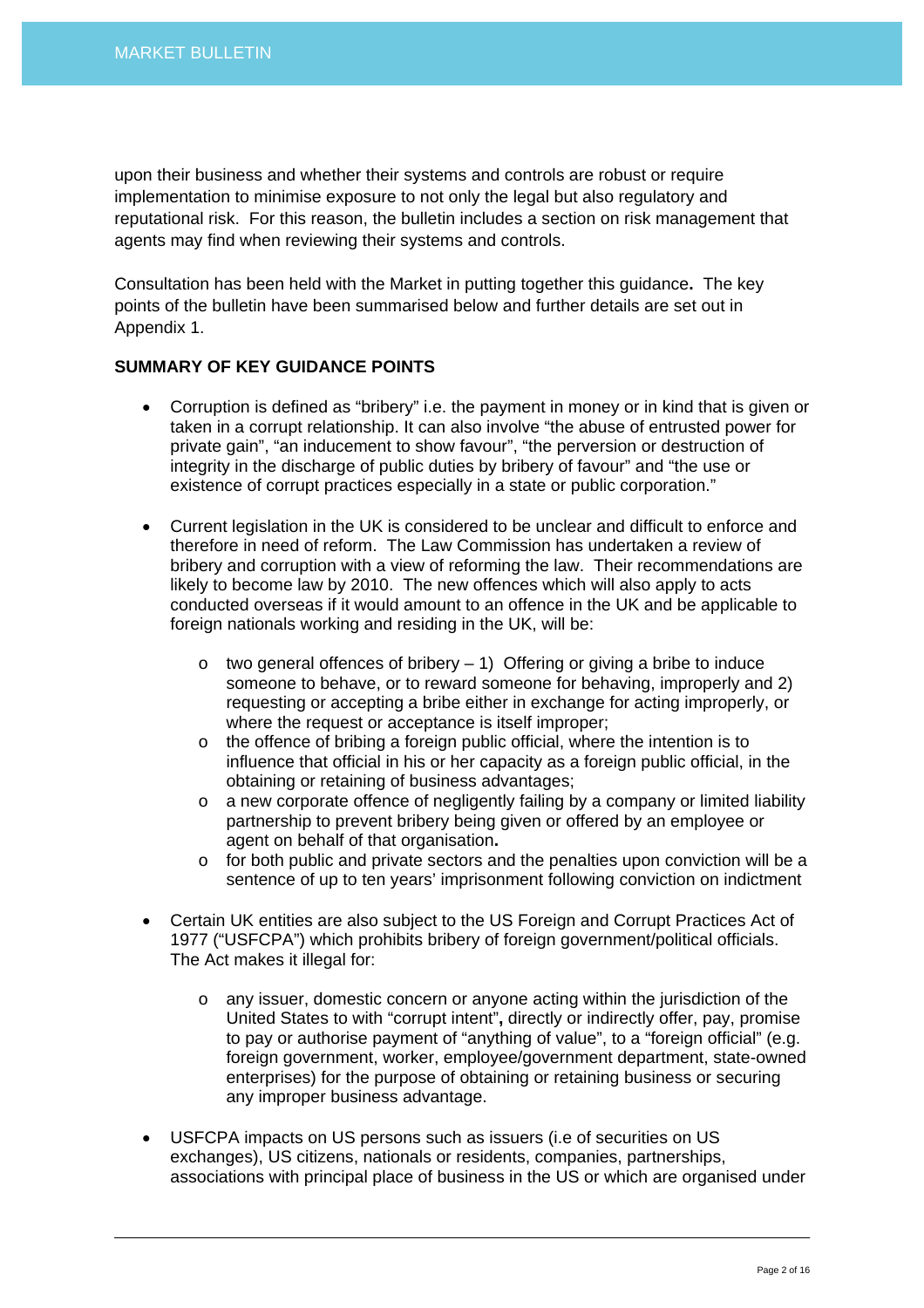the laws of the US. Furthermore, it also has extra-territorial reach to include foreign individuals/companies if any act is, directly or through agents, in furtherance of a corrupt payment to take place in the US and extends jurisdiction to US parent corporations for the acts of foreign subsidiaries.

- If US systems such as the mail or banking system are used to perpetrate/collude in corruption, the perpetrator can fall foul of the USFCPA even if not a US person.
- Sound risk management and controls by agents to identify suspected corrupt payments/practices are imperative and necessary to not only avoid breaches of legislation/prosecution but also to meet the requirement of FSA principle 3 and subsequent regulatory action. These may include:
	- o identifying high risk jurisdictions and business sectors;
	- o an anti-corruption policy for staff/enforceable Code of Conduct;
	- o disciplinary sanctions for policy breaches;
	- o procedures for staff to take if a bribe is offered or they are asked to make one such as advising that their company operates a strict anti-bribery policy and they are liable to prosecution if a bribe is accepted;
	- o prohibition of any offers, giving or acceptance of bribes, gifts, hospitality or expenses by employees or other parties involved that could influence the outcome of a transaction;
	- o controls regarding donations to charities/political parties to ensure they cannot be misconstrued to obtain a business advantage;
	- o reporting any evidence of a foreign rival company acting corruptly to appropriate authorities;
	- o maintaining accurate records of business transactions to show transparency and compliance.
	- o Dual signatories for payments;
	- o central monitoring of payments;
	- o legal sign off for all contracts;
	- o audits of subsidiaries;
	- o due diligence on joint venture partners to ensure compliance to the same standards;
	- o anti-corruption procedures relating to contracts, gifts, hospitality and entertainment embedded across the company in all relevant departments.
- There are no clear estimates on the scale of corruption but it is said to be the fastest growing economic crime in the UK
- Some sectors are more vulnerable than others such as public works contracts/construction, real estate and property development, oil and gas, heavy manufacturing and mining.
- There appears to be a lack of awareness in the UK as to the type of transactions that can be recognised as corrupt and companies may need to ensure staff are better trained to recognise instances of bribery within its organisation.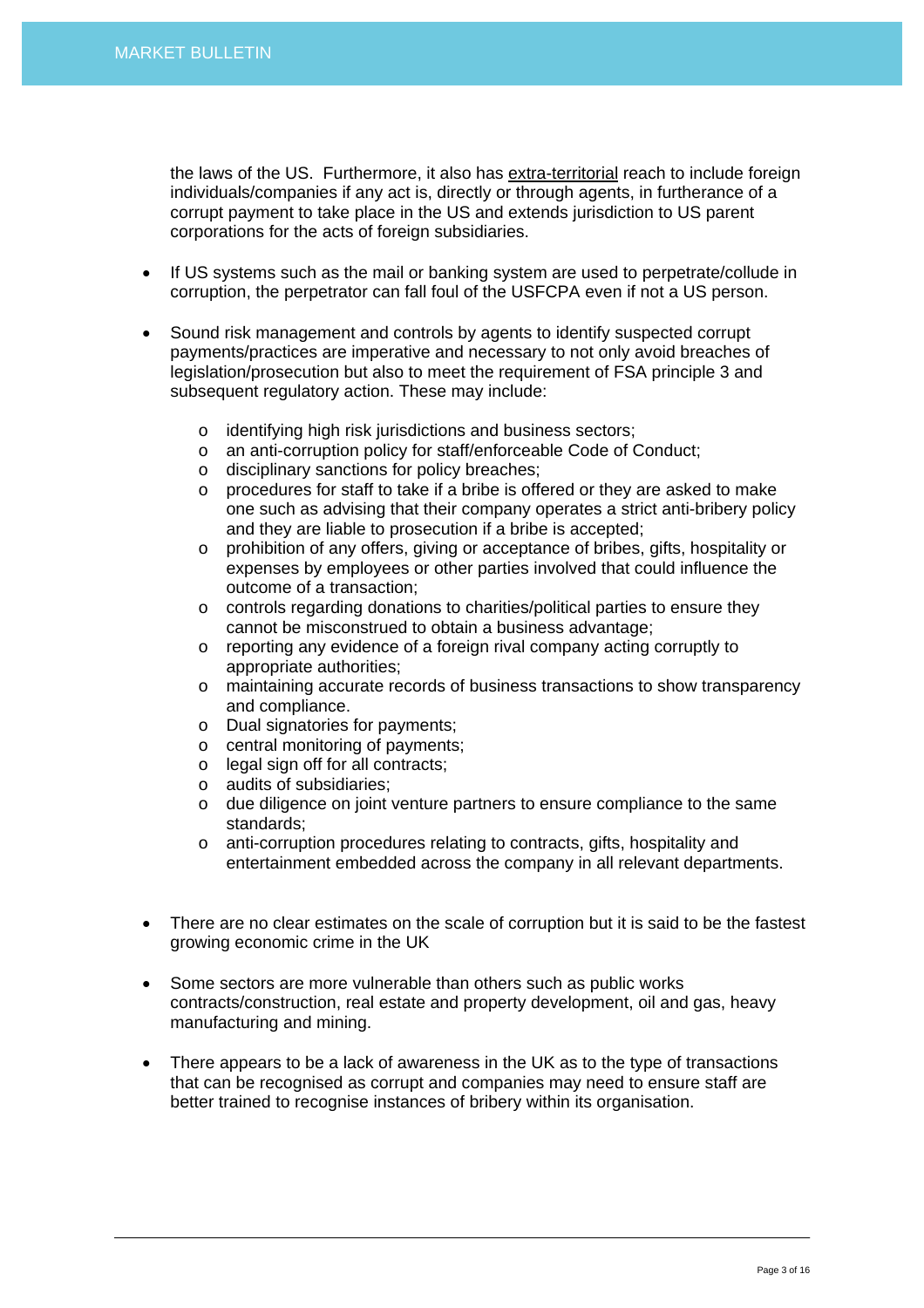- Bribery offences can overlap with money laundering offences in that the proceeds of corruption may be laundered. The City of London Police and the Metropolitan Police have set up dedicated units to investigate instances of overseas bribery.
- The Aon case is an indicator of the FSA's appetite and powers to enforce regulatory action against companies who have weak anti-bribery controls;
- There is increasing evidence of domestic and international regulators/prosecutors working together and where a domestic authority decides against enforcement, it does not necessarily mean that an international authority will follow suit. For example, whilst the SFO dropped its investigation of the BAE case, the US DOJ is currently investigating it.
- The SFO has undertaken its first civil recovery order and is developing its use of asset recovery and plea bargaining in investigating corruption cases.
- If a problem is identified, early self-reporting, remedial action and full co-operation with regulators/prosecutors is imperative.
- Underwriting agents should also disclose such matters to Lloyd's International Regulatory Affairs, reporting to Andy Wragg (see below) or to [mlro@lloyds.com](mailto:mlro@lloyds.com)

This bulletin has been sent to all managing agents, approved run-off companies and members' agents and is provided to Lloyd's accredited brokers for information.

If you have any questions on this bulletin please contact either Andy Wragg on 020 7327 6387 / [andy.wragg@lloyds.com](mailto:andy.wragg@lloyds.com) or Rachael Connor on 020 7327 6380 / [rachael.connor@lloyds.com](mailto:rachael.connor@lloyds.com) or Steve Payne on 020 7327 6538 / [stephen.payne@lloyds.com](mailto:stephen.payne@lloyds.com)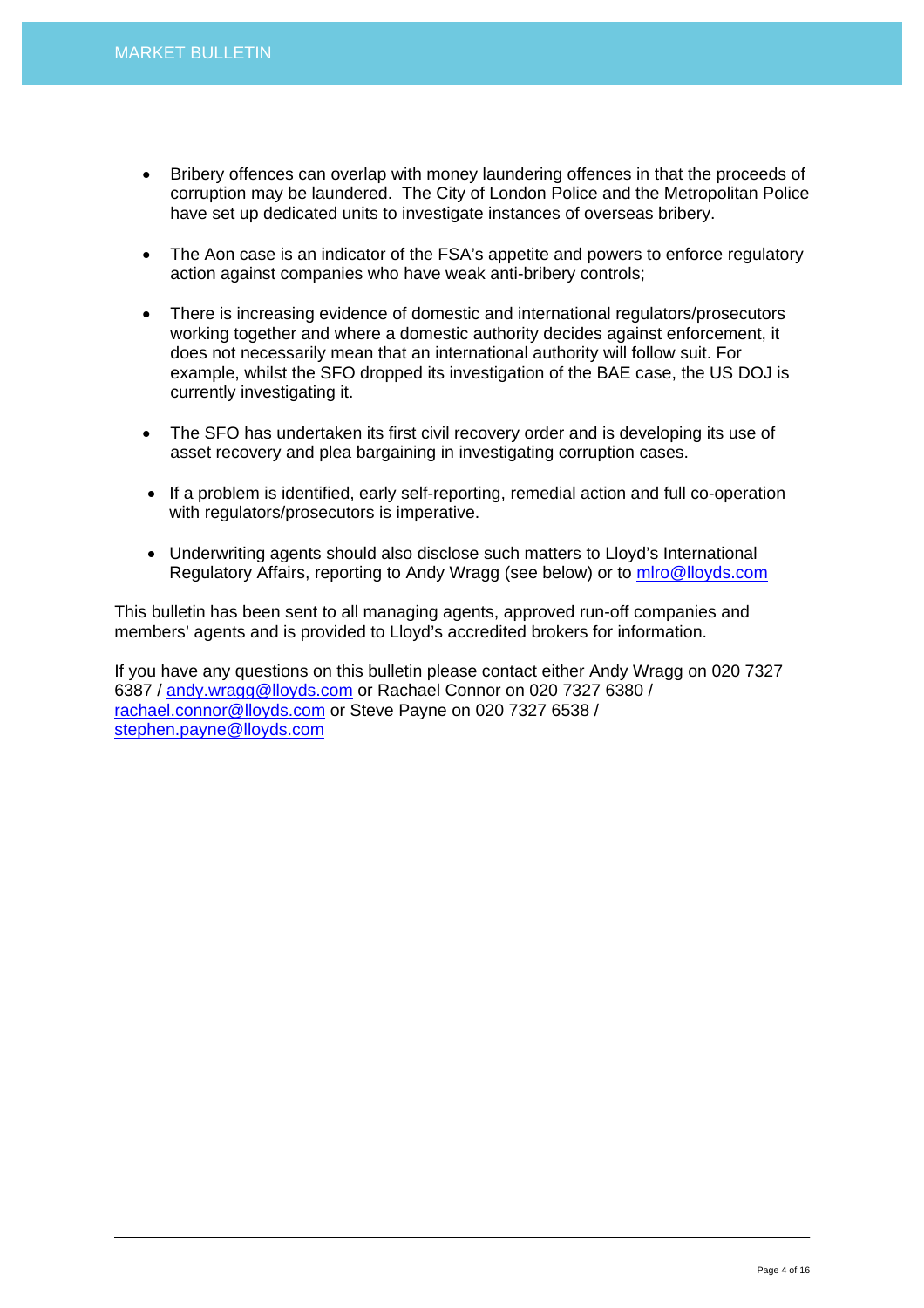## **APPENDIX 1**

## **INTRODUCTION**

The aim of this paper is to make Market practitioners aware of the scope and impact of corruption within UK business and the applicable legislation (both domestic and overseas). In so doing, practitioners attention should be focused on the need to review their current systems and controls regarding bribery and corruption. It also focuses on the imminent reforms to UK bribery legislation which will be implemented by a new Act in 2009/10 and which amongst other offences, introduces a new corporate offence of negligent failure by a company or limited liability partnership to prevent bribery being given or offered by an employee or agent on its behalf. Highlighted in this paper is the fact that FSA regulatory action, civil recovery procedures by the SFO and increased policing using the Proceeds of Crime Act are additional weapons alongside the proposed criminal offences and signifies a more proactive approach by regulators and prosecutors in combating corruption in the UK. Historically, the UK's anti-corruption legislation has been seen as outdated, cumbersome and difficult to enforce and the proposed reforms look to alleviate this and to reflect increased international pressure from The Organisation for the Economic Co-operation and Development ("OECD") and UN to bring the UK into line with its international partners. Furthermore, adequate systems and controls to help identify, detect and prevent risk of corruption are very much the focus of enforcers and this will be discussed in more detail further in the paper.

However, it is first important to define what corruption is and how it may manifest itself.

#### **CORRUPTION DEFINED**

Defining corruption is notoriously difficult but common definitions are "the abuse of entrusted power for private gain", "an inducement to show favour", "the perversion of destruction of integrity in the discharge of public duties by bribery of favour" and "the use or existence of corrupt practices especially in a state or public corporation." In the UK, corruption is commonly regarded as "bribery" i.e. the payment in money or in kind that is given or taken in a corrupt relationship. Therefore for the purposes of this guidance, this will be the applicable definition.

# **THE MANIFESTATION OF CORRUPTION**

Corruption can occur in both the private and public sectors and range from a single corrupt act by an individual to the involvement of a range of intermediaries, international borders or simply be part of an inherent phenomenon within the social, economic and political system of a country and can be seen as more prevalent in certain jurisdictions and business sectors.

Its essence can be defined in terms of "grand or political corruption" i.e. where laws/regulations are ignored by the authorities or tailored to their interests or "petty or bureaucratic corruption" where a public official demands payment (also known as a facilitation payment) to expedite carrying out an act he/she is officially required to do. Three commonly seen examples of corruption, namely "bribery of high-ranking politicians or political parties", "bribery of low-level public officials to 'speed things up'" and "the use of personal or familiar relationships to win public contracts" were highlighted by Transparency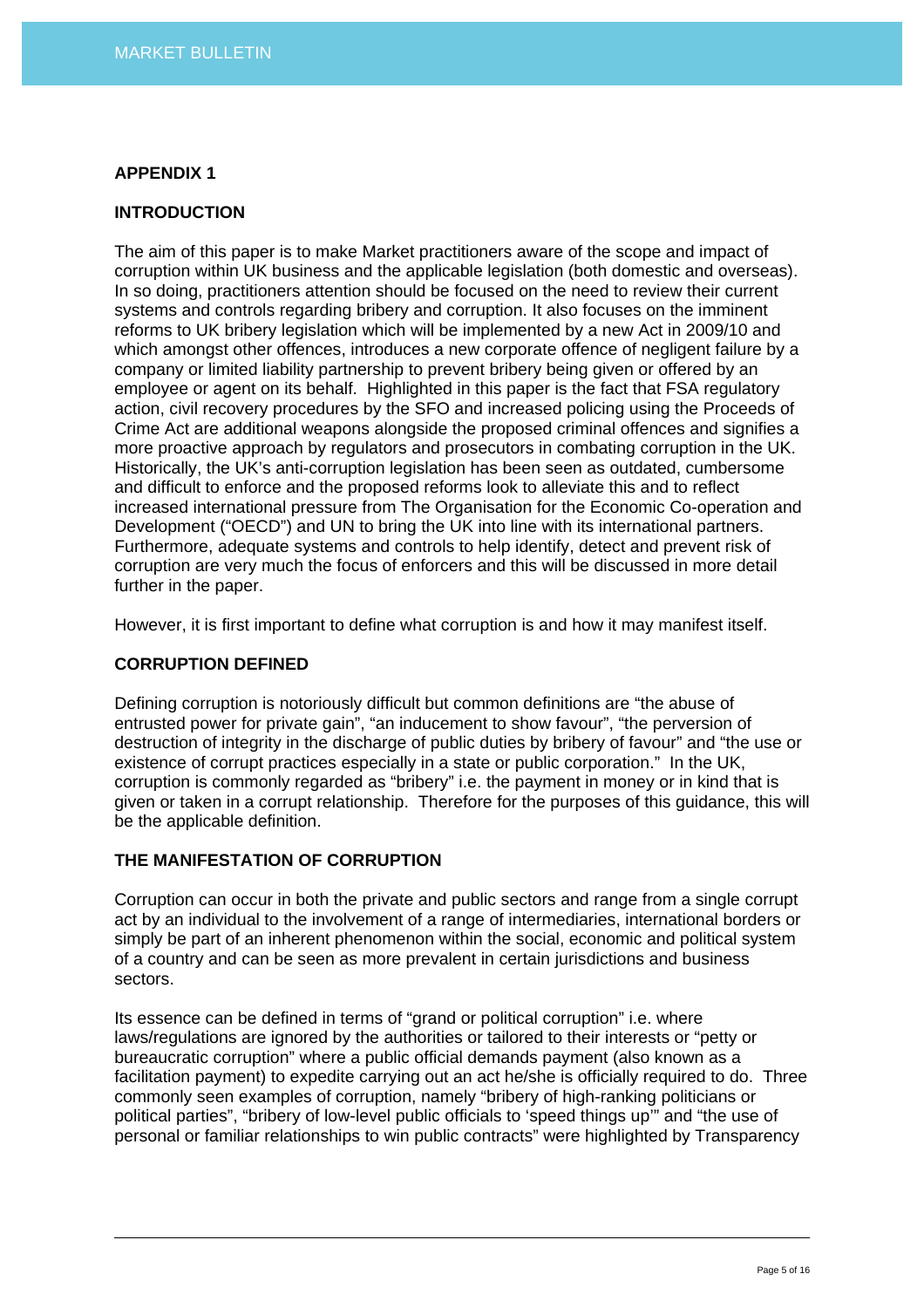International<sup>[1](#page-5-0)</sup> in its 2008 Bribe Payers Survey and measured against the likelihood of foreign firms engaging in them abroad. The results show that the UK has been ranked fifth out of twenty two countries**.** 

Transparency International also noted that certain industry sectors, for example public works contracts/construction, real estate and property development, oil and gas, and heavy manufacturing and mining are perceived as more vulnerable sectors to corruption within the public sector whereas the cleanest sectors, in terms of bribery of public officials, were identified as information technology, fisheries, and banking and finance.

Transparency International also ranked sectors according to the likelihood of companies engaging in "state capture". This is where corruption is used to assert undue influence on government rules and regulations by making private payments to public officials. The Bribe Payers Survey found that the sectors of public works contracts and construction; oil and gas; mining; and real estate and property development were perceived most likely to use legal or illegal payments to influence the state.

The World Bank state that the developmental costs of bribery are approximately US\$1 trillion and PricewaterhouseCoopers, in its 2007 Economic Crime Survey, consider it to be the fastest growing economic crime, however it is difficult to obtain detailed statistical information about corruption, its scale and cost for a specific country.

A 2007 survey by the Association of Chartered Certified Accountants ("ACCA") on the impact of corruption on UK SMEs<sup>[2](#page-5-1)</sup> identified that although there are no clear estimates on the scale/impact on UK business specifically, 41% of respondents surveyed said that they had been offered a bribe at least once and 51% thought that corruption is common in UK SMEs. The data also demonstrated that 70% thought that corruption could exist in any type of transaction, with 66% specifying that it could exist in private sector contracts, 63% considering that it could occur in cross border trading, 64% thought it could result from supply chain pressures and 44% that if it did occur within the UK it would more likely manifest itself in bribery of public officials.

However in reality, many UK businesses have little knowledge of corruption and as demonstrated by the ACCA Survey there appears to be a lack of understanding as to what corruption actually means at a transactional level. For example, half of respondents were not able to distinguish between corruption and corporate hospitality, contract related consultancy fees/facilitation, business related gifts/unsolicited payments or recognise "the suggestion of preferential treatment by regulatory officials" as potential corruption. It is therefore possible that firms are engaging in corrupt practices without being aware that they are doing so. Nevertheless ignorance is not a defence in law, i.e. against illegally engaging in corruption and raising awareness of what constitutes corruption is imperative.

As will be discussed later, it is therefore important that agents have clear policies with identified examples of acceptable and unacceptable practices and limits, for example, as to

<span id="page-5-0"></span> $1$  Transparency International, a global anti-corruption non-governmental organisation, is a coalition of more than 90 autonomous national chapters who are committed to fighting corruption using transparency as a major tool. TI is dedicated to combating corruption at the national and international levels through constructive partnerships with governments, the private sector, civil society and international organisations.

<span id="page-5-1"></span><sup>2</sup> Small Medium Enterprises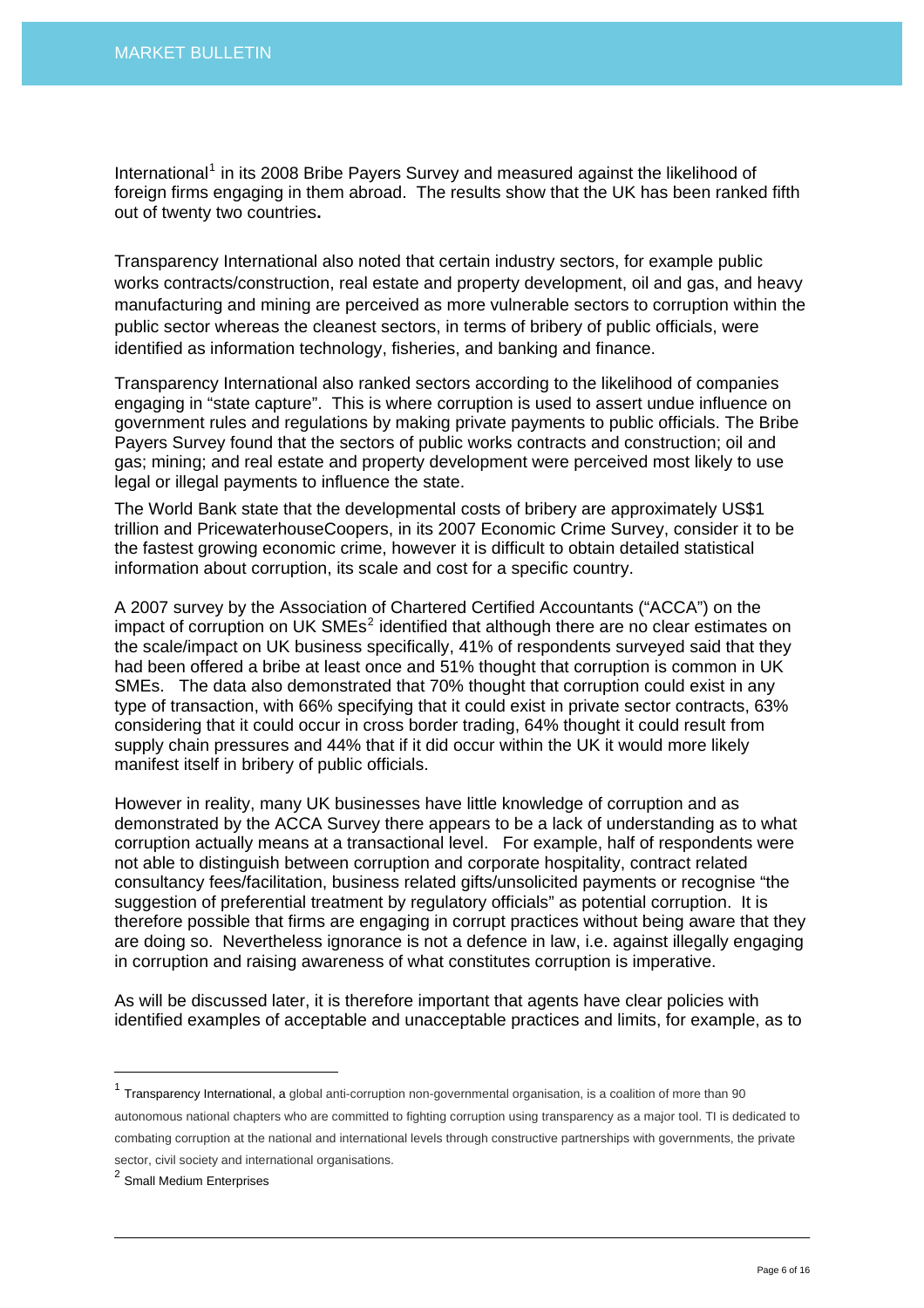the values of gifts that can be received/given and appropriate corporate hospitality and that these policies are communicated to staff and external parties where applicable.

## **THE CAUSES AND IMPACT OF CORRUPTION**

Bribery may occur for reasons such as to gain a competitive advantage, feeling compelled to do so to compete with rival companies, being forced to do so e.g. police demanding bribes, or not realising that it is criminal but merely part of normal business practice. Whatever the reason, lack of transparency, control and differing standards encourage its proliferation.

It is recognised that there is a close link between corruption and poverty. Corruption can divert resources for public services, often leaving the already poverty stricken without access or in the position where they must pay bribes or other illegal payments to obtain health care, education and sanitation. Research also shows a strong correlation between low human development rankings and corruption, for example corrupt environments discourage outside investment which in turn contribute to under-development.

# **CORRUPTION IN THE CONTEXT OF FINANCIAL CRIME**

Corruption can stand alone as an economic crime, however there is overlap between it and money laundering and fraud and therefore offences under the Proceeds of Crime Act (2002) and/or the Fraud Act (2006) may also be applicable where an act is deemed corrupt.

Money laundering offences may be present in a corrupt act in order to conceal the proceeds of financial gain. London, as host to the World's largest financial centre, has the potential to move large sums without notice, and therefore its ability to prevent money laundering will have an impact on preventing and detecting international corruption. Some progress in this respect has been seen in the recently formed Proceeds of Corruption Unit in the Metropoliation Police which sucessfully used money laundering legislation in 2007 to convict Joyce Oyebanjo who was sentenced to three years in jail in the UK for laundering £1.4 million in public funds stolen by a Nigerian state governor (Reuters, 2007).

There is also some overlap between fraud and bribery offences, however a differing element between the two is that a bribery offence can be committed if the benefit is nonfinancial such as excessive corporate hospitality or sexual favours, whereas the loss/gain set out in a fraud offence relates to a financial or proprietary loss only. Further, where public officials are concerned and payments are accepted for actions they are already bound to do, a bribery offence must demonstrate that improper conduct such as breach of duty to impartiality or acting in someone's best interests is related to the acceptance of the payment. In contrast, the fraud offence may be the acceptance of payment itself.

#### **LEGISLATION AND REFORM**

## **UK LEGISLATION**

The UK's current legislative framework around bribery and corruption is complex. Corruption offences are found in common law offences and in several statutes, the main ones being the Public Bodies Corrupt Practices Act 1889 and the Prevention of Corruption Act 1906 as supplemented by the Prevention of Corruption Act 1916. In addition there are a number of specific statutory offences including the Honours (Prevention of Abuses) Act 1925. The Anti-terrorism, Crime and Security Act 2001 ("ATCSA") extended jurisdiction to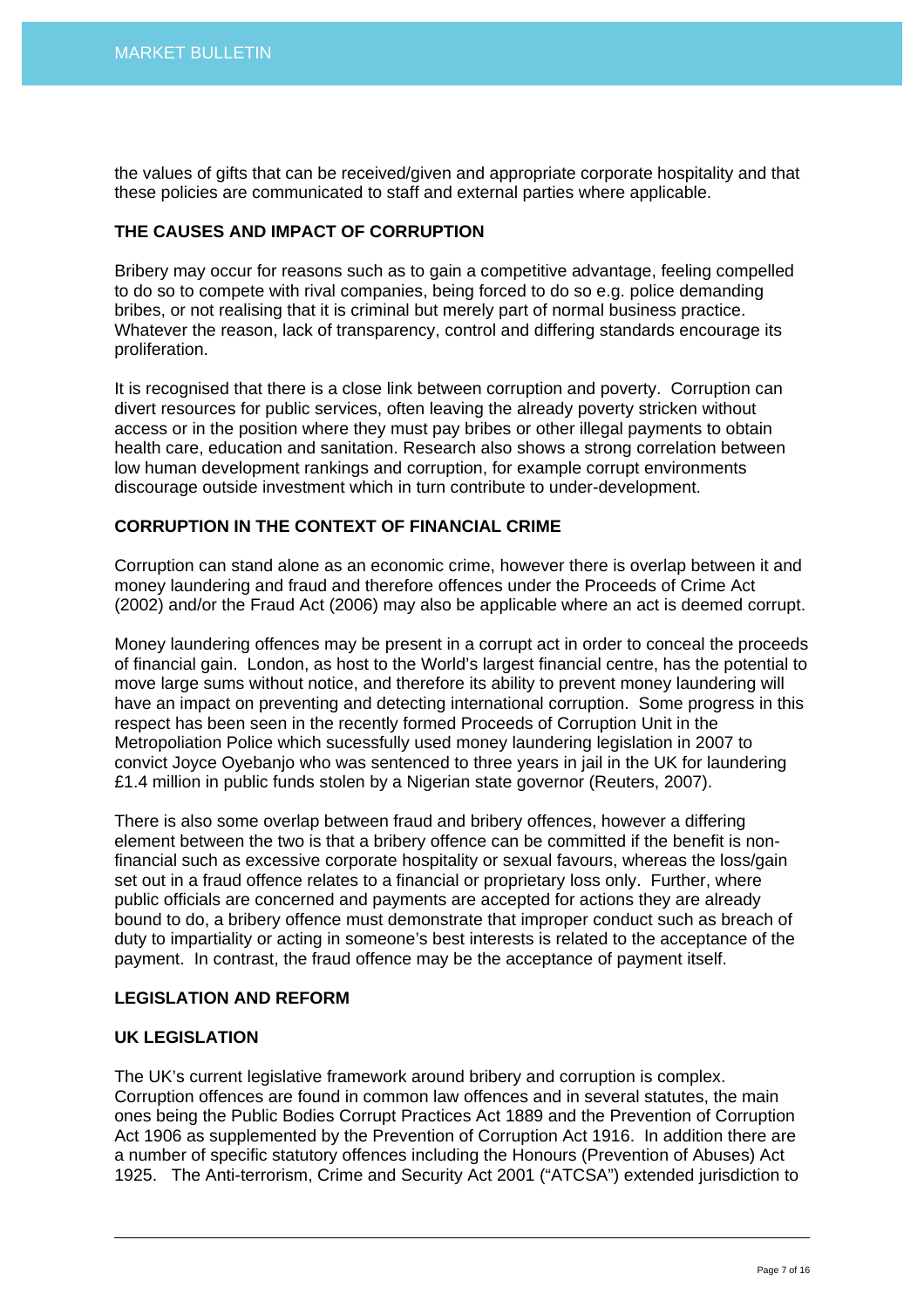overseas corruption and it is illegal now for any UK national/company to bribe foreign public/private officials or office holders even if the act was carried out overseas. However this does not extend to non-UK nationals resident in the UK or non-UK subsidiaries of UK entities.

The current legislation is seen as cumbersome, inadequate and not easily enforceable and during the last decade there has been much consultation to reach a consensus on a new bribery law. This is also important as the UK needs to ensure that it is fulfilling its international obligations to combat corruption under initiatives such as the OECD Convention on combating bribery of Foreign Public Officials in International Business Transactions and the United Nations Convention against Corruption (UNCAC) with the OECD stating that "reforms are urgently needed and should be dealt with as a matter of political priority." (OECD Phase 2bis report, 2008). Therefore, the Law Commission published its final report in November 2008 on the proposals for a draft bill which was published on 25 March 2009 and is likely to become law later in 2009/early in 2010.

The main recommendations are as follows:

- Replacement of existing law with two general offences of bribery, one concerned with taking bribes (the recipient), and the other with giving them (the provider) i.e. 1) requesting or agreeing to receive or accepting a bribe either in exchange for acting improperly or with the intention to act improperly, or where the request or acceptance is itself improper and 2) offering or giving a bribe to induce someone to, or to reward someone for, behaving improperly (not in good faith, impartially or abusing a position of trust);
- There is also a specific offence of bribing a foreign public official or someone at his/her request, where the intention is to influence that official in his or her capacity as a foreign public official, in the obtaining or retaining of business advantages. This can be committed directly, through a third party or via a connected third party.
- There will also be a new corporate offence of negligent failure by a company or limited liability partnership to prevent bribery being given or offered by an employee or agent on behalf of that organisation**.** The penalty for this is an unlimited fine.

Facilitation payments are not specifically addressed but it is considered that the terminology captures them.

Additionally, the general offences will apply to acts conducted outside of UK jurisdiction if it would amount to an offence within the UK and not only to a UK national but also to foreign nationals residing and conducting business in the UK.

The current law distinguishes offences between the public and private sectors however the proposal is that the general offences will deal with both sectors. The penalties upon conviction will be an unlimited fine and a sentence of up to ten years' imprisonment following conviction on indictment and on summary conviction, a £5,000 fine or 12 months' imprisonment.

# **US LEGISLATION**

The US Foreign and Corrupt Practices Act of 1977 ("USFCPA") prohibits bribery of foreign governments/political officials. It is a far reaching piece of legislation and makes it unlawful for any issuer (of securities on US exchanges), domestic concern or anyone acting within the jurisdiction of the United States to with "corrupt intent", directly or indirectly offer, pay,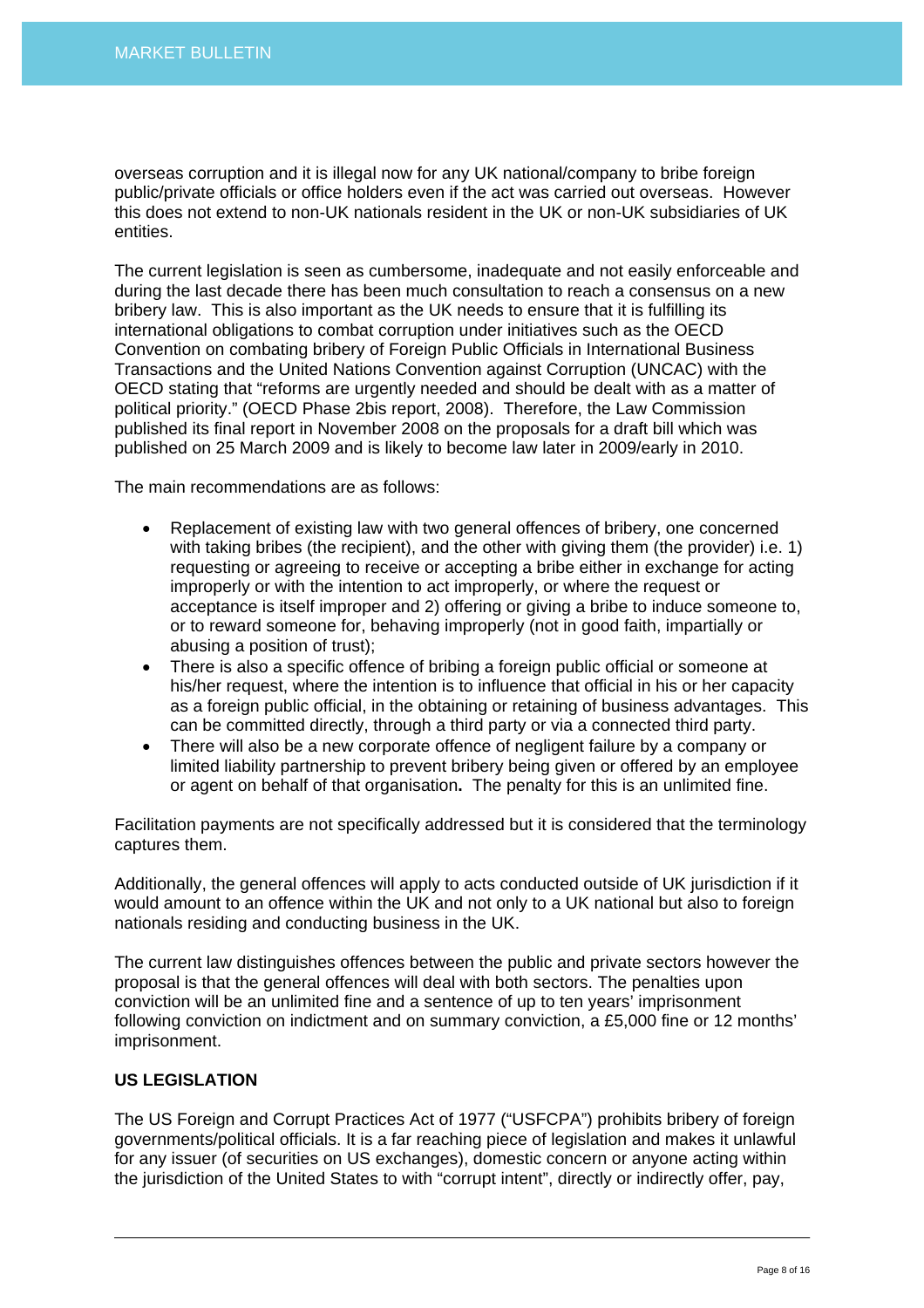promise to pay or authorise payment of "anything of value", to a "foreign official" (e.g. foreign government, worker, employee/government department, state-owned enterprises) for the purpose of obtaining or retaining business or securing any improper business advantage.

Anything of value can be interpreted to mean money (including discounts), gifts, entertainment or travel and property or investments. As well as direct payments, any payments made through a third party are covered. Even modest payments can trigger an offence.

For US persons such as issuers, domestic concerns, US citizens, nationals or residents, companies, partnerships, associations with principal place of business in the US or which are organised under the laws of the US, if using an agent or distributor in a foreign jurisdiction, it is imperative that they carry out due diligence such as requesting certification from the agent that it is not related to a government official and that they will not pass any documents to a government official. It is important to ensure that the work being carried out is documented by a contract and is evidenced as a "real service" and legitimate business.

There is a also a Books and Records provision under the USFCPA, which requires Securities and Exchange Commission ("SEC") registered or reporting issuers to make and maintain accurate books and records and to implement adequate internal accounting controls. The (SEC) regulates the accounting and records provisions and can take civil proceedings against parties, whereas the Department of Justice (DOJ) investigates and prosecutes offenders.

Since 1988 the USFCPA also has extra-territorial reach to include foreign individuals/ companies if any act is, directly or through agents, in furtherance of a corrupt payment to take place in the US and it also extends jurisdiction to US parent corporations for the acts of foreign subsidiaries. Furthermore, if US systems such as the mail or banking system are used to perpetrate/collude in corruption, the perpetrator can be subject to the USFCPA even if not a US person.

One of the differences between the proposed UK and US legislation is that UK Companies can use a defence that they have systems in place but in the US the corporate criminal liability is wider and controls and systems cannot be used as a defence.

Facilitation payments are excluded under the USFCPA but this is a narrow exclusion and only allows their use if absolutely necessary, a modest amount, customary, sporadic and legal in the jurisdiction itself. Most countries do not permit facilitation payments.

The penalties for USFCPA are a \$100,000 fine and 5 years imprisonment for individuals; for corporates, a \$2m fine or twice the gain i.e "disgorgement" and where government contractors are concerned, debarment.

# **ENFORCEMENT TRENDS /CASE STUDIES**

#### **AON**

FSA regulated firms are at risk of breaching their regulatory obligations if they do not have proper systems and controls in place to prevent bribery and are liable to regulatory action as well as to criminal penalties. On 8 January 2009, the FSA announced that it had fined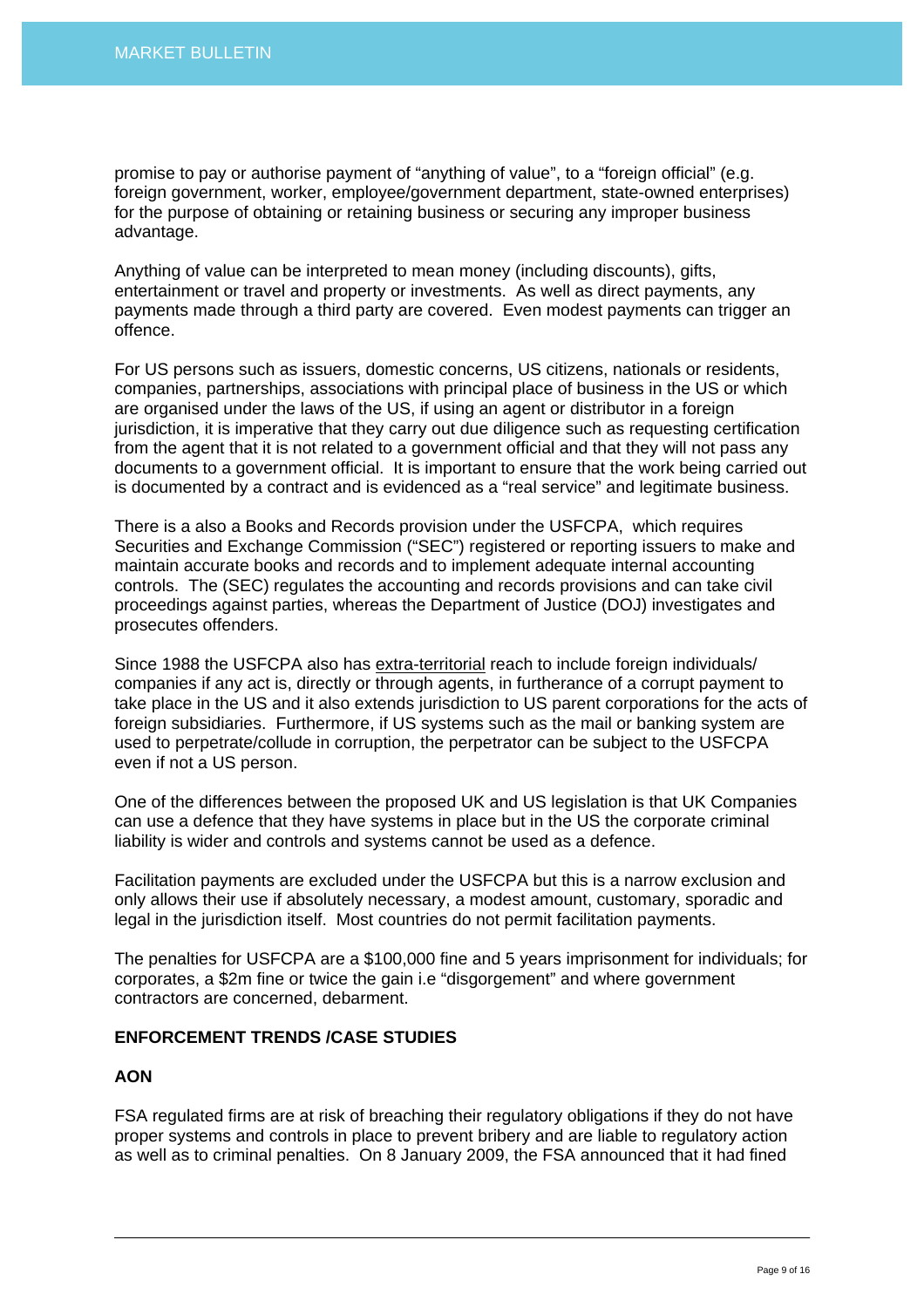Aon Limited, £5.25 million, its largest financial crime related fine. The fine was discounted by 30% due to Aon agreeing to an early settlement.

The FSA's action resulted from Aon, between January 2005 and September 2007, "failing to take reasonable care to establish and maintain effective systems and controls to counter the risks of bribery and corruption associated with making payments to overseas firms and individuals" who assisted Aon in winning business from overseas clients particularly in high risk jurisdictions. (FSA press release 2009).

The FSA findings stated that suspicious payments had been made by Aon of approximately \$7million to overseas companies and individuals as a result of poor controls. The findings did not consider that Aon had been purposefully remiss but that it should have recognised that these types of transactions could involve potential bribery or not have a valid commercial purpose behind them.

The fine was awarded for Aon's breach of Principle 3 of the FSA's principles for business which all regulated companies must comply with to ensure reasonable care is taken to have effective systems and controls for proper risk management.

The FSA report highlighted a number of failings in Aon's controls such as:

- Failure to properly assess, review and change systems and controls regarding payment to overseas third parties;
- Inadequate due diligence, authorisation and payment procedures;
- Failure to monitor ongoing relationships with overseas third parties:
- Inadequate training of staff, particularly lower level staff;
- Lack of oversight by management.

Aon reported the payments to the authorities, once it became aware and took a number of remedial actions to enhance its controls, also employing the services of forensic accountants/external lawyers. It also implemented a global anti-corruption policy, limiting the instruction of third parties and the circumstances in which payments can be made to overseas third parties, especially in countries considered high risk. It has also established a working group at senior management level, continues to employ external lawyers to train staff how to operate a risk based approach towards the management of overseas payments particularly to third parties and provides an on-line training system. Furthermore staff are assessed to evaluate their compliance with its anti-corruption policies, with disciplinary action to support any non-compliance.

This case signals a message by the FSA that it has the tools and appetite to take enforcement action against regulated firms and that "it is completely unacceptable for firms to conduct business overseas without having in place appropriate anti-bribery and corruption systems and controls."

Another aspect highlighted by the AON case is that there is a growing trend seen in cases for international regulatory co-operation. Whilst overseas enforcement agencies such as the SEC and the DOJ made initial enquiries into the AON case it seems they have on this occasion, deferred to the FSA. This may not always be the case and enforcement action could still be pursued by an overseas authority (as in the BAE case) even if the domestic regulator/prosecutor has decided not to pursue the matter.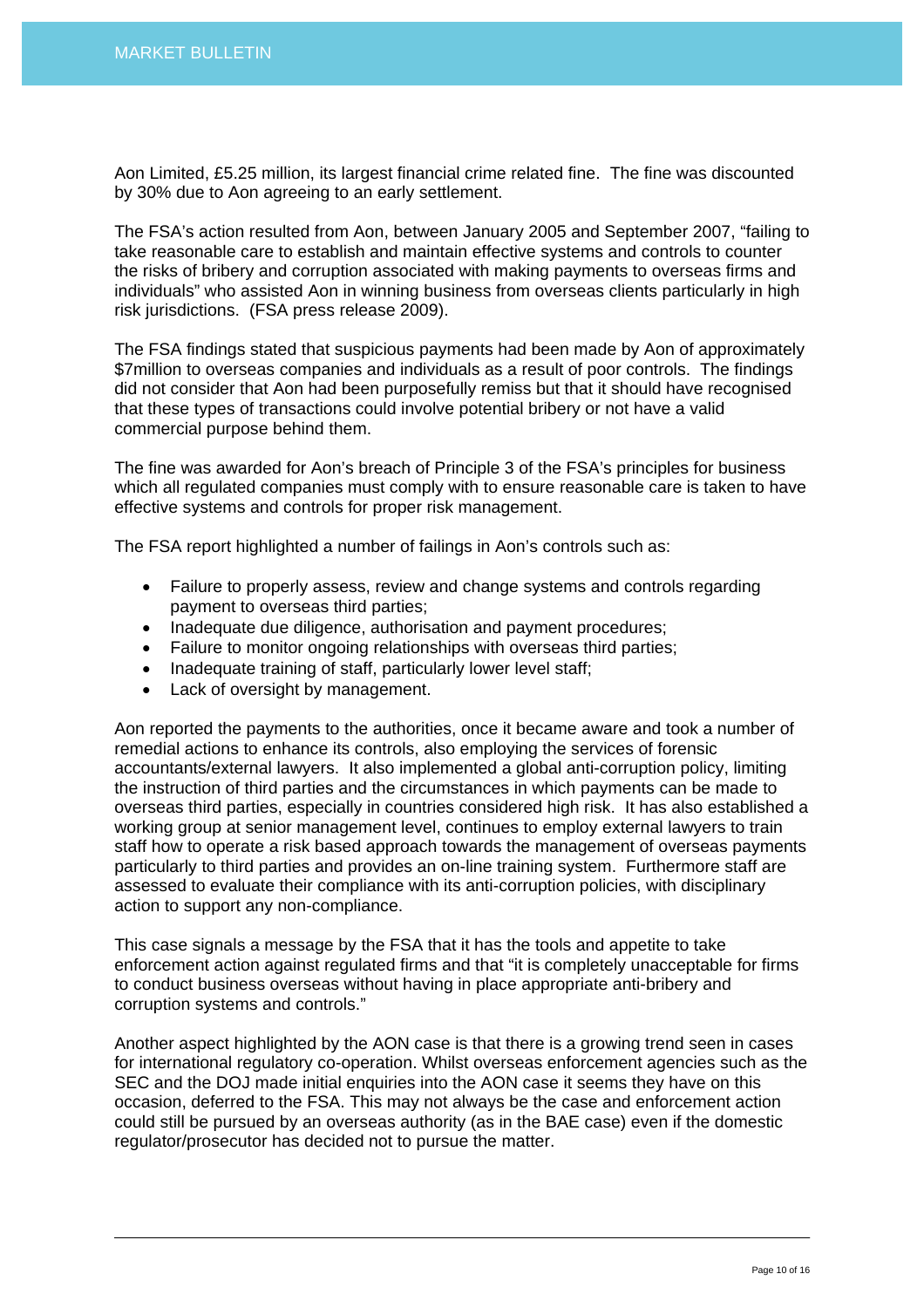The USA is very active in enforcing its legislation globally and has a high volume of investigations on its books. Between 2001 and 2004 it resolved or charged 17 cases whereas between 2005- 2008 it resolved 42 cases, i.e. a 200% increase in 4 years. Some examples of US intervention include:

- { In December 2008, Siemens were fined \$800 million by the SEC and the DOJ on charges of bribery to win lucrative overseas contracts and falsifying corporate books. The DOJ reportedly stated that it was the biggest case in "scope and magnitude" it had ever seen, the severity of which is reflected in the level of the fine imposed. In turn this demonstrates the authorities willingness to impose fines/punishment which they consider reflects the severity of the case.
- { In 2007 Baker Hughes was penalised \$44 million for FCPA breaches in connection with \$44.1 million payments to an Isle of Man consulting firm when they knew that portions of the payments were intended as a bribe of an official of the Kazakhstan state oil company.
- { The DOJ has opened an investigation into the BAE-Saudi arms contract, which was dropped as a case by the Serious Fraud Office because BAE undertook business in the US.
- { Christian Sapsizian, a non-US citizen, employed by a non-US company was sentenced in September 2008 to 30 months in prison for engaging in an elaborate bribery scheme to obtain a mobile telephone contract from the state-owned telecommunications authority in Costa Rica by making more than \$2.5 million in corrupt payments to Costa Rican officials. The use of the US banking system to pay bribes violated the USFCPA,

#### **PREVENTION AND ENFORCEMENT**

 $\overline{a}$ 

It is anticipated that the legislative reforms will assist the prevention efforts currently in place. Internationally, as well as the OECD and UN, organisations such the World Bank, TI, the Corner House<sup>[3](#page-10-0)</sup> and TRACE<sup>[4](#page-10-1)</sup> bring together governments, companies, civil society groups, investors and international organizations to educate and ensure global standards are in place to improve governance, transparency and accountability.

On a national scale, policing of corruption has recently been re-prioritised with the SFO appointing a new head of Anti-Corruption, employing more investigators and enhancing its investigation practices and intelligence sourcing to expedite cases. Additionally it is focussing on alternative measures (aside from prosecution) e.g. monitoring, training and restitution for firms accused of corruption.

<span id="page-10-0"></span> $3$  The Corner House is a not-for-profit company limited by guarantee under UK law and its aim is to support democratic and community movements for environmental and social justice.

<span id="page-10-1"></span><sup>&</sup>lt;sup>4</sup> TRACE International, Inc. (TRACE) is a non-profit membership association that pools resources to provide practical and cost-effective anti-bribery compliance solutions for multinational companies and their commercial intermediaries (sales agents and representatives, consultants, distributors, suppliers, etc.).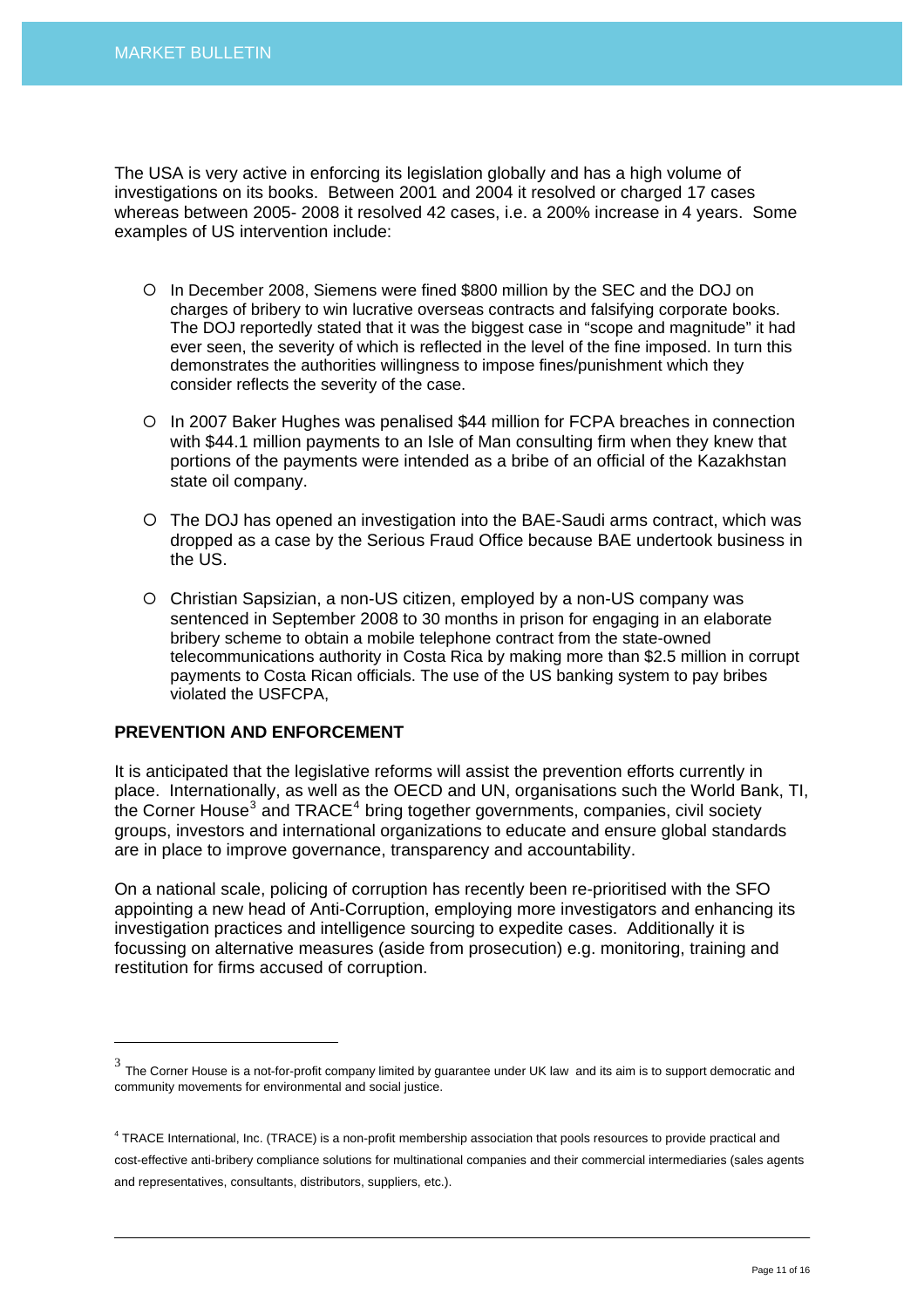The SFO is also developing its use of asset recovery and plea bargaining in the process of investigating and prosecuting a case and has been consistently stating the importance of firms self-reporting to the SFO when corruption is discovered together with the implementation of sound controls and systems to help mitigate. (SFO press release, 18 November 2008). For example, in October 2008 the SFO announced that it had undertaken its first civil recovery order involving a major plc, in this case Balfour Beatty plc. This was in response to new powers granted to the SFO under the Proceeds of Crime Act 2002 which enables it to recover property obtained by unlawful conduct. These provisions do not require a specific offence to be charged but merely the need to demonstrate that the property is further to the proceeds of a crime.

In Balfour Beatty's case the allegations centred on bribery and it accepted that one of its subsidiaries had been involved in unlawful conduct relating to payment irregularities. It agreed to a £2.25 million settlement with a contribution to the cost of proceedings, to implement enhanced compliance systems and to submit to an external monitor for a certain time period. The SFO stated that it "welcomed" the stance that Balfour Beatty had taken in investigating and self-reporting the matter and implementing enhanced controls. (SFO Press Release, 6 October 2008)

In addition the Overseas Anti-Corruption Unit ("OACU") and the previously mentioned Proceeds of Corruption Unit operated by the City of London and Metropolitan Police respectively were established in 2006 to investigate international corruption, focussing on money laundering in the UK by corrupt politicians from developing countries and bribery by UK businesses overseas. In September 2008, the OACU had its first success when a Ugandan government official, Ananias Tumukunde, who received £83,000 in bribes from a UK company director, Niels Tobiasen, was sentenced to a year's imprisonment with Mr Tobiasen receiving a 5 month suspended sentence. (*The Guardian* 23/09/08 and 25/09/08)

Further to the enforcement action against Aon Ltd, the FSA intends to carry out a thematic review of commercial insurance brokers. The results will be published on the FSA's website once completed so that insurance intermediaries and other parties can use the results to assess their compliance.

The report will cover:

- firms' governance of bribery and corruption risk;
- policies, procedures and codes of conduct,
- training and awareness;
- risk assessment;
- staff recruitment and vetting;
- the use and due diligence of third parties involved in obtaining or retaining business;
- controls over payments to third parties and accounts payable;
- remuneration of staff and third parties;
- whistle-blowing procedures/incident reporting and management;
- suspicious activity reports "SARs" made by firms.

# **EFFECTIVE RISK MANAGEMENT**

As mentioned earlier, failure to implement and manage adequate anti-bribery controls exposes firms to significant risk to corruption and may also increase the likelihood of criminal and/or regulatory sanctions being taken against a firm. The benefits to an agent of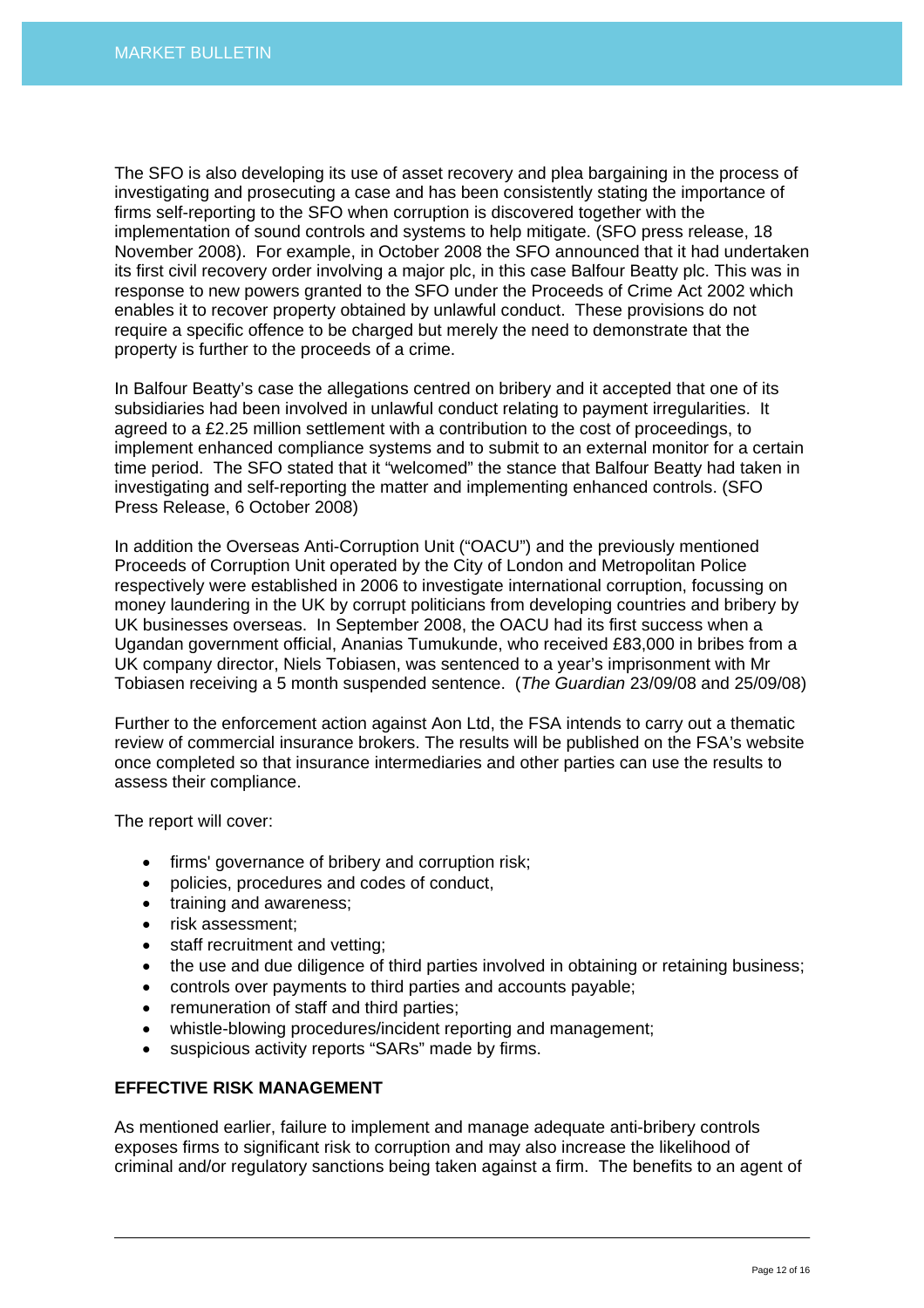an appropriate risk management system are clear from the FSA's response to the Aon investigation discussed earlier.

## **DETERMINING RISK**

Other risks arising from being involved in, or associated with, corruption need to be highlighted:

- Legal exposure on a domestic, international, civil and criminal front is an obvious key risk. Corrupt practices erode the confidence and trust in a company and the reputational damage suffered can lead to a drop in a company's share price.
- The UN Global Compact estimate that the cost of working in a corrupt environment can add at least 10% to doing business and up to 25% for the cost of public procurement and further financial costs may result from litigation, regulatory action, investigations, disgorgement of profits, back taxes, interest payments and exclusion from bidding for certain type of business.
- Companies engaging in bribery may expose their staff to repeat approaches to pay bribes and blackmail (i.e being seen as a soft target). Further, if a company engages in corruption it will be labelled as unethical, increasing its chances of becoming a target for insider fraud etc.

## **RISK AVOIDANCE**

Communication and training of an agent's policies on anti-corruption to staff (as well as communication to third parties) is vital to ensure that clear and consistent messages are cascaded. Organisations such as TI advocate a zero tolerance approach, even to facilitation payments, so that any uncertainty around them and local business practices are removed.

Some further suggested examples of controls for an agent to minimise risk include:

- identifying high risk jurisdictions and business sectors;
- an anti-corruption policy/enforceable Code of Conduct for staff including the prohibition of any offers, giving or acceptance of bribes, gifts, hospitality or expenses by employees or other parties involved that could influence the outcome of a transaction;
- anti-corruption procedures relating to contracts, charitable giving, gifts, hospitality and entertainment embedded across the company in all relevant departments (defining examples of good/bad practice where appropriate);
- procedures for staff to take if a bribe is offered or they are asked to make one, such as advising that their company operates a strict anti-bribery policy and individuals are liable to prosecution if a bribe is accepted;
- controls regarding donations to charities/political parties to ensure they cannot be misconstrued to obtain a business advantage;
- disciplinary sanctions for policy breaches;
- reporting any evidence of a foreign rival company acting corruptly to appropriate authorities;
- maintaining accurate records of business transactions to show transparency and compliance;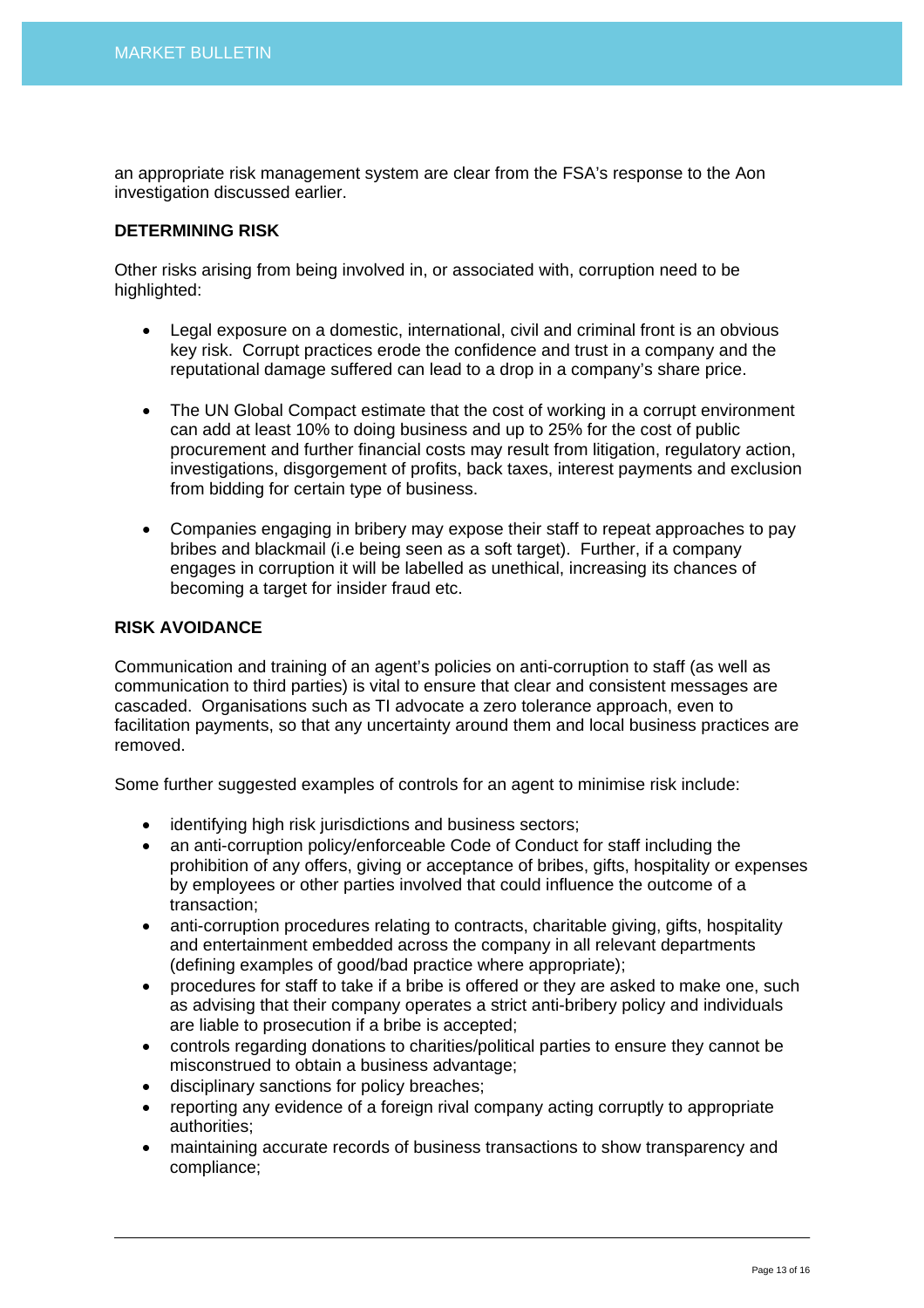- audits of compliance for effectiveness;
- embedding of USFCPA into overall compliance plan if appropriate.
- dual signatories for payments;
- central monitoring of payments;
- legal sign off for all contracts;
- audits of subsidiaries;
- due diligence on joint venture partners/mergers and acquisitions to ensure compliance to the same standards;
- policies for agents, distributors, brokers and consultants;
- annual compliance certification from agents etc:
- zero tolerance on facilitation payments

This list is not exhaustive and agents should ensure that once an assessment of the impact and probability to exposure is carried out, that appropriate risk management systems are in place to respond to any residual risks. .

Finally, if a problem is identified, as demonstrated by the Aon and Balfour Beatty case, early self reporting and effective remedial action by a firm may lessen any fines and or penalties imposed.

Any disclosures by an underwriting agent should also be reported to Lloyd's (to Andy Wragg on 020 7327 6387 / [andy.wragg@lloyds.com](mailto:andy.wragg@lloyds.com), Stephen Payne on 020 7327 6538 / [stephen.payne@lloyds.com](mailto:Stephen.payne@lloyds.com), Rachael Connor on 020 7327 6380 / [rachael.connor@lloyds.com](mailto:Rachael.connor@lloyds.com) or to [mlro@lloyds.com](mailto:mlro@lloyds.com) ).

# **INFORMATION SOURCES**

There are a number of different organisations and web sites offering information about antibribery and corruption practices. A number are listed on Appendix 2.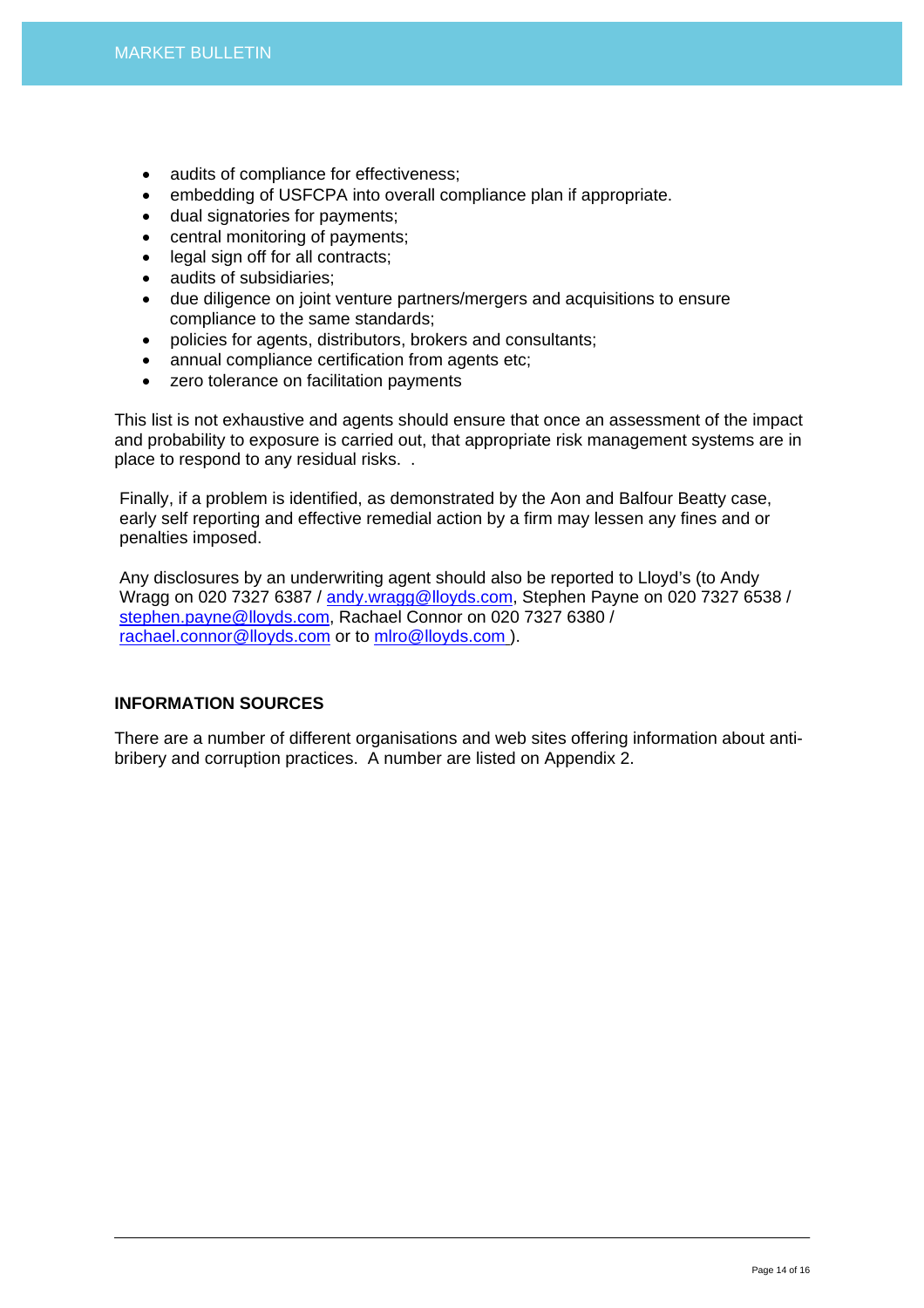## **APPENDIX 2**

## **SOURCES OF INFORMATION**

Gow, D. (2008). 'Record US fine ends Siemens bribery scandal.' <http://www.guardian.co.uk/business/2008/dec/16/regulation-siemens-scandal-bribery> [accessed 6 May 2009]

Foreign Corrupt Practices Act Handbook 2007 edition Wiley Rein LLP

FSA, 2009 'FSA fines Aon Limited £5.25m for failings in its anti-bribery and corruption systems and controls' [WWW] URL: <http://www.fsa.gov.uk/pages/Library/Communication/PR/2009/004.shtml> [accessed 24 January 2009]

Home Office *Bribery Reform of the Prevention of Corruption Acts and SFO Powers in Cases of Bribery of Foreign Officials* A Consultation Paper December 2005

Hosking, P. (2009) 'FSA steps up insider dealing Blitz.' [WWW] <URL: <http://business.timesonline.co.uk/tol/business/law/article5468921.ece> [accessed 24 January 2009]

Law Commission Consultation Paper No 185 (2007) *Reforming Bribery* A Consultation Paper

Law Commission (2008) 'Clearing up the complexity: bringing bribery up-to-date'. [WWW].Url: [http://www.lawcom.gov.uk/docs/lc313\\_press\\_release2.pdf](http://www.lawcom.gov.uk/docs/lc313_press_release2.pdf) [accessed 25 March 2009]

Lewis, P. and Evans, R. (2008) 'Ugandan is jailed in UK Bribery Crackdown.' <http://www.guardian.co.uk/uk/2008/sep/23/ukcrime.law>[accessed 24 January 2009]

Lewis, P. and Evans, R. (2008) 'First Executive convicted of Foreign bribery escapes jail term'

<http://www.guardian.co.uk/world/2008/sep/27/uganda.ukcrime> [accessed 24 January 2009

OECD, United Kingdom: Phase 2bis (2008) *Report on the application of the Convention on Combating Bribery of Foreign Public Officials in International Business Transactions and the 1997 Recommendations on Combating Bribery in International Business Transactions* 

PricewaterhouseCoopers (2008) *Economic crime: people, culture and controls*, The 4<sup>th</sup> biennial Global Economic Crime Survey United Kingdom